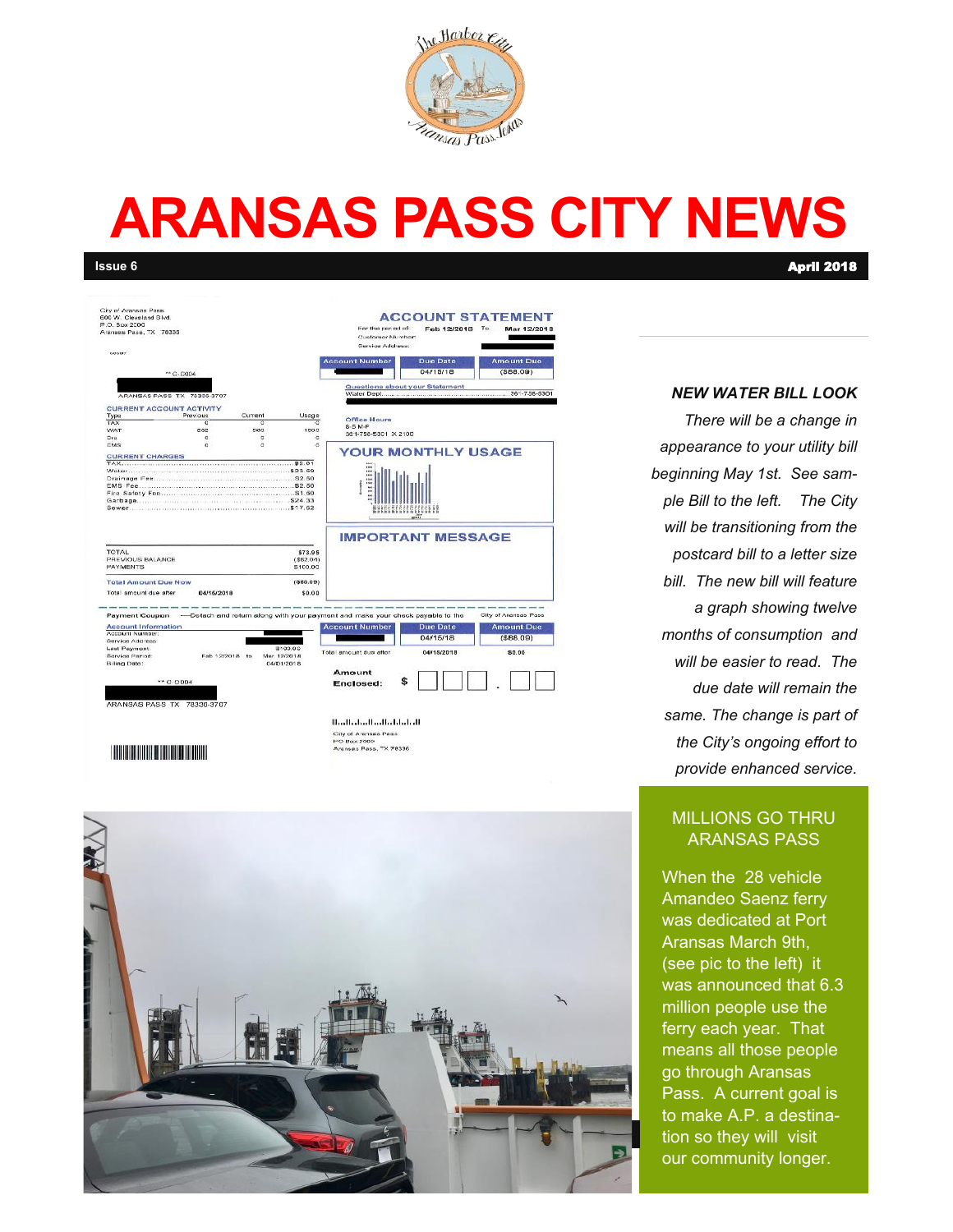

#### **YOU CAN CHOOSE NEW WATER TOWER LOGO**

**During the March 12th City Council workshop meeting, the Council was presented with four design concepts for the new water tower. The previous tower was destroyed during Hurricane Harvey. It was the consensus of the City Council to give the residents of Aransas Pass the opportunity to vote for their favorite logo. The emblem with the most votes will be placed on the new tower. It replaces the former water tower that collapsed during Hurricane Harvey. The new tower should be completed this calendar year and will be located at the site of the old tower. Residents can vote on-line at the City's Facebook page, or come into City Hall and place your vote at our Utility Billing windows.** 

#### **HARRISON BLVD TO BE COMPLETED**

**Earlier this year, TxDot redesigned and renovated Harrison Blvd from Wheeler to Goodnight. That portion is owned by the State. Palm trees and other plants and landscaping features were installed. "Keep Aransas Pass Beautiful" (KAPB) has offered to complete the landscaping work on Harrison Blvd. from Goodnight to Commercial (see pic below). That is the portion owned by the City. During it's March 19th regular meeting, the Aransas Pass City Council authorized KAPB to complete work on Harrison Blvd. KAPB currently is raising the needed funds.** 

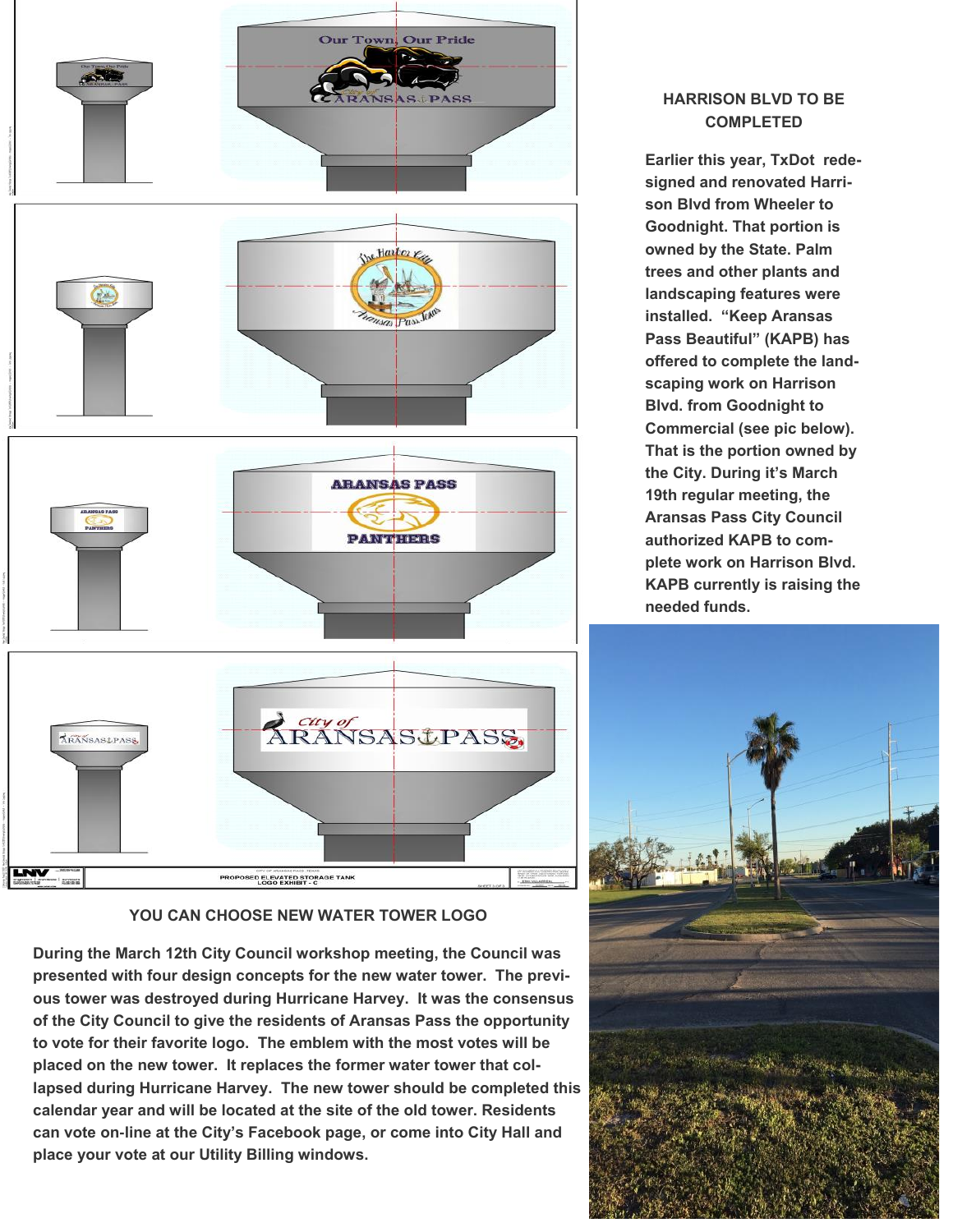#### **HURRICANE RE-COVERY FUNDING SOURCES**

FEMA is the City's largest hurricane recovery funding source. There are about 60 storm damaged city facilities totaling approximately \$22 million under review by FEMA. This includes such things as the collapsed water tower, the civic center , repairs to City Hall and many more items. Also, the City is talking with other Federal, State and private agencies who are considering assisting with additional hurricane related expenses.



### **TOUR OF LOCAL HOSPITAL REPORTED TO CITY COUNCIL**

During its March 19th City Council meeting, the Aransas Pass City Council heard a report from San Patricio County Commissioner, Howard Gillespie , that Texas A&M Associate Vice Chancellor John Barton and two members of the Governor's Commission to Rebuild Texas met with Care Regional Medical Center staff and Commissioner Gillespie. They toured the Aransas Pass Facility, gathered information and asked questions to determine the status of returning needed hospital services back to Aransas Pass and nearby communities. As Gillespie reported to the City Council, the visiting group is committed to work with us to help carry out the hospital staff's plan to bring the facility back into operation. While several options were discussed, all agreed that a first step is bringing back Emergency Room services . Gillespie indicated to the City Council that he will keep the Council informed as the process proceeds, but it will be a long process and, at this time, there is no estimate when services will be partially or fully restored.